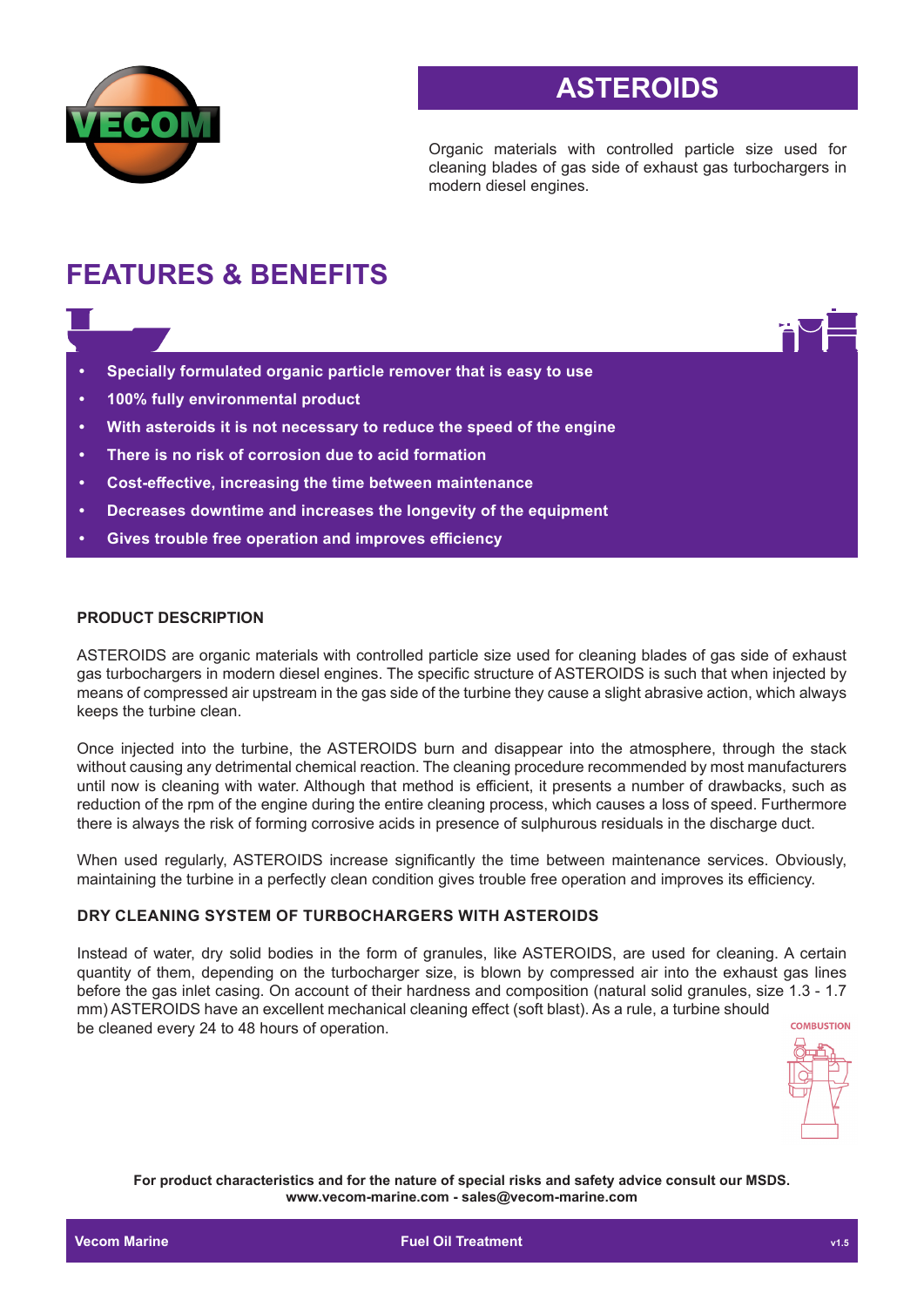

#### **PRINCIPLE**

ASTEROIDS are blown by compressed air into the exhaust pipes before the turbocharger. This method of cleaning should be employed every 24 - 48 hours of full load operation. The interval between cleaning operations depends on the degree of contamination and on the increase in exhaust gas temperature after the turbine. Cleaning must be repeated if the gas temperature after the turbine on full load rises to 20°C above the main temperature. For a turbocharger with several gas inlets, the inlets should be cleaned one after the other.

On engines with several turbochargers, these should be cleaned one after the other. The gas inlet temperature before the turbine must not exceed 580°C - 590°C in order to prevent severe burning of the ASTEROIDS before the turbine. Since it is not possible to remove thick coatings with relatively small quantities of ASTEROIDS, this method must be used more frequently. Injection of the ASTEROIDS into the turbine is best performed at high turbocharger speed, to ensure efficient mechanical cleaning.

### **INSTALLATION OF ASTEROIDS CLEANING SYSTEM**

- Before each gas inlet, an adequately dimensioned pipe flange has to be selected and installed in the exhaust gas line (welded or cast eye).
- Manufacture of containers (same number as gas inlets) as shown in the following drawing (welded assemblies).
- Mount the fittings such as valves and the likes.
- The container has to be mounted with the strap provided for this purpose at an easily accessible location, the cock or gate valve being at least 300 mm above the corresponding pipe flange in the exhaust gas line.
- Maximum distance between cock or gate valve and pipe flange / exhaust gas line: 1 meter.
- Arrange the compressed-air pipe to the container. Mount a connecting pipe (outside diameter: 16 mm, inside diameter: 12 mm, maximum length: 1 meter), preferably of stainless steel and possibly with a bend radius R of at least 150 mm.

**For product characteristics and for the nature of special risks and safety advice consult our MSDS. www.vecom-marine.com - sales@vecom-marine.com**



*Suggested cleaning system with ASTEROIDS*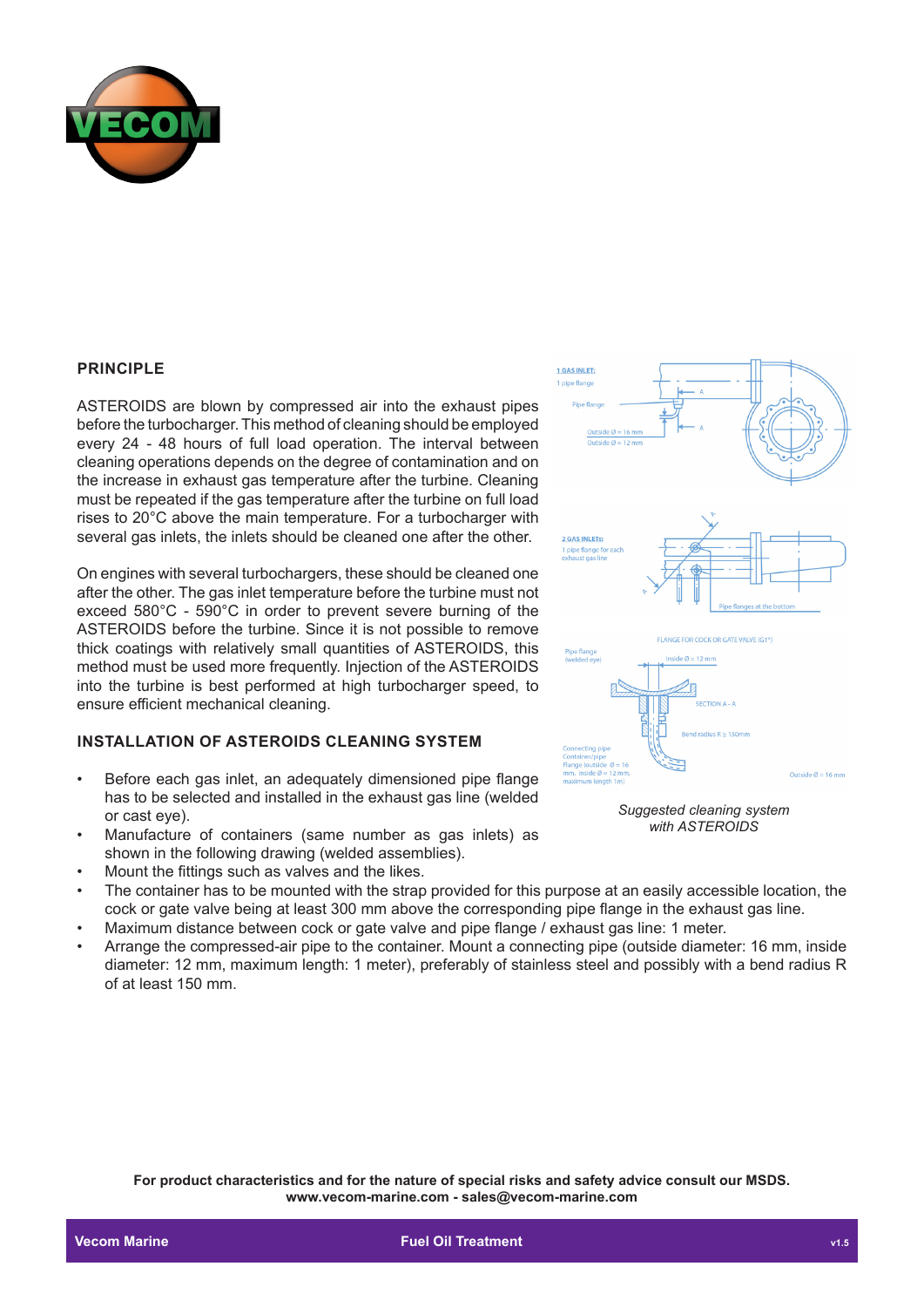

## **CLEANING PROCEDURES**

For engines with several turbochargers, clean one after the other as follows:

- 1. Close the safety valve, tighten the valve cap. Open the cock / gate valve.
- 2. Open the compressed-air stop valve. Possible deposits and/or condensate in the connecting pipe are now blown out. Close the compressed-air stop valve after about 3 minutes.
- 3. Close the cock / gate valve.
- 4. Open the safety valve. The exhaust gas pressure in the container is thus relieved. Close the safety valve.
- 5. Remove the valve cap. Fill the container with the quantity of ASTEROIDS product specified in the table on the next page.
- 6. Check on whether the safety valve is closed. If at all required, reduce the engine output, so the gas temperature before the turbine is <590°C.
- 7. Open the cock / gate valve.
- 8. Open the compressed-air stop valve. The previously filled-in asteroids are now blown in. Close the compressedair stop valve after 1 to 1.5 minutes.
- 9. Close the cock / gate valve.
- 10. Open the safety valve. The exhaust gas pressure in the container is thus relieved. Close the safety valve.
- 11. This procedure (steps 1 to 10) has to be repeated for any further turbocharger.
- 12. Cleaning should then be repeated at periodical intervals of every 24 to 48 hours of operation.

Attention: It may occur that, during dry cleaning of the turbine, a small part of blown-in ASTEROIDS escapes through the chimney in singed condition.

#### **SUGGESTED QUANTITY OF ASTEROIDS**

*in kg per turbocharger or per gas inlet and the number and size of containers required in each case*

| <b>Container</b> |        |                 |               |  |  |  |
|------------------|--------|-----------------|---------------|--|--|--|
| <b>Size</b>      | Volume | <b>Diameter</b> | <b>Height</b> |  |  |  |
|                  | 1 kg   | 100 mm          | 130 mm        |  |  |  |
|                  | 3 kg   | 150 mm          | 170 mm        |  |  |  |
| Ш                | $5$ kg | 180 mm          | 200 mm        |  |  |  |

\* For these types of turbochargers not all the gas inlets specified in this table are available.

NOTE: If the solid bodies are blown in before the protection grid, the quantity of solids can be increased by 10 to 20%.

**For product characteristics and for the nature of special risks and safety advice consult our MSDS. www.vecom-marine.com - sales@vecom-marine.com**

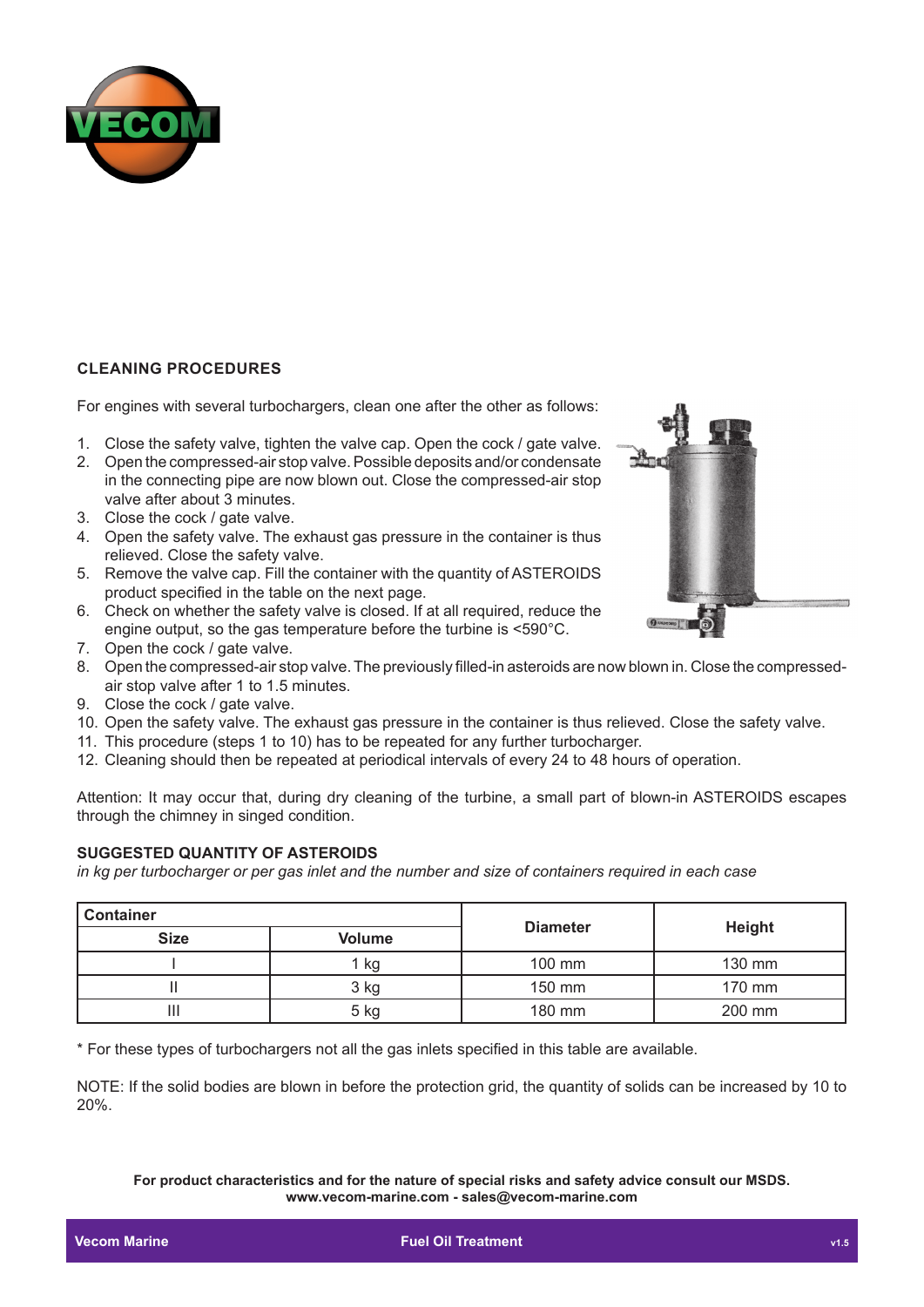

## **GENERAL REGULATION**

- The gas inlet temperature before the turbine must not exceed 580°C - 590°C
- The boost pressure should be over 0.5 bar
- The drain openings in the gas outlet casing must remain closed during dry cleaning
- The main particle size of the cleaning granulate must be between 1.3 and 1.7 mm

ASTEROIDS are produced from hard shells of fruit stones that have been stabilised by drying and degreasing. Ligneous residues and foreign matter such as mineral or metallic particles are eliminated.

ASTEROIDS are the result of many years of practical experience in blending the raw material to achieve a highly homogeneous and efficient product. No chemicals are used in our production process. The raw materials are only treated mechanically. Hence the use of ASTEROIDS is perfectly safe and harmless.

ASTEROIDS is now produced with improved particle size tolerance of 1.3 to 1.7 mm diameter.



**For product characteristics and for the nature of special risks and safety advice consult our MSDS. www.vecom-marine.com - sales@vecom-marine.com**

**Communist Communist Communist Communist Communist Communist Communist Communist Communist Communist Communist Communist Communist Communist Communist Communist Communist Communist Communist Communist Communist Communist C**